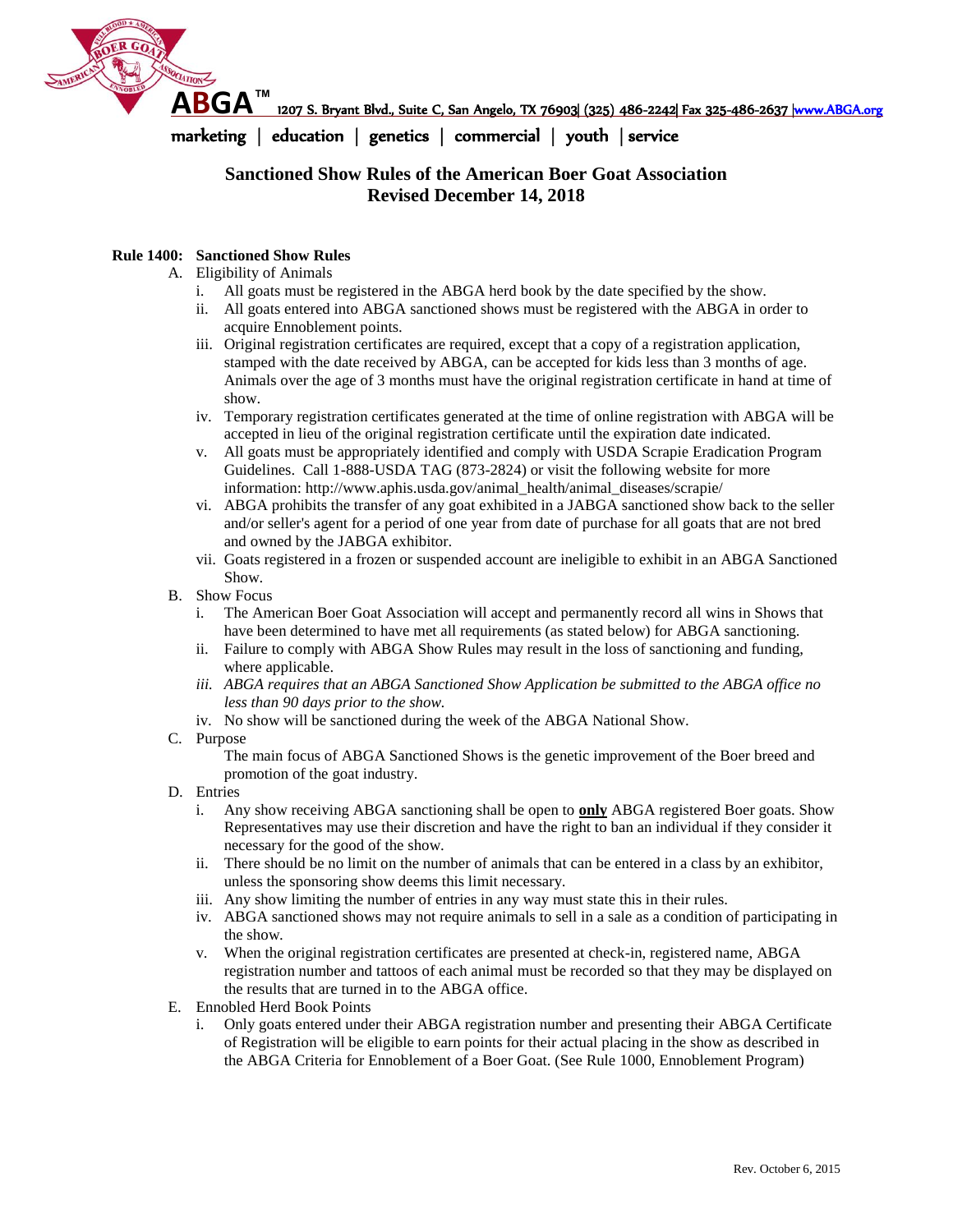

ii. Points for ABGA Sanctioned Shows will be awarded based on the following schedule:

| <b>ABGA Class Points</b> |                  |                 |     |                 |                 |                 |  |
|--------------------------|------------------|-----------------|-----|-----------------|-----------------|-----------------|--|
|                          |                  |                 |     |                 |                 |                 |  |
| # Exhibited              | Placing in Class |                 |     |                 |                 |                 |  |
| in Class                 | 1 <sup>st</sup>  | 2 <sub>nd</sub> | 2rd | 4 <sup>th</sup> | 5 <sup>th</sup> | 6 <sup>th</sup> |  |
| $1$ to $3$               | 1                |                 |     |                 |                 |                 |  |
| 4 to 5                   | 2                |                 |     |                 |                 |                 |  |
| 6 to 7                   | 3                |                 |     |                 |                 |                 |  |
| 8 to 9                   | 4                |                 |     |                 |                 |                 |  |
| 10                       | 5                |                 |     |                 |                 |                 |  |
| 11 to 25                 | 10               | 5               |     |                 |                 |                 |  |
| 26 to 50                 | 15               | 10              | 5   |                 |                 |                 |  |
| 51 to 100                | 20               | 15              | 10  | 5               |                 |                 |  |
| 101 to 175               | 25               | 20              | 15  | 10              | 5               |                 |  |
| 176 or more              | 30               | 25              | 20  | 15              | 10              | 5               |  |

| <b>Division Champion Points</b> |  |                   |  |  |  |
|---------------------------------|--|-------------------|--|--|--|
| # Exhibited in Overall Overall  |  |                   |  |  |  |
| FB/PB Gender Grand Reserve      |  |                   |  |  |  |
| Division                        |  | Champion Champion |  |  |  |
| 1 to 25                         |  |                   |  |  |  |
| 26 to 50                        |  |                   |  |  |  |
| 51 or more                      |  |                   |  |  |  |

| <b>Overall Champion Points</b> |                   |    |  |  |  |
|--------------------------------|-------------------|----|--|--|--|
| # Exhibited in Overall Overall |                   |    |  |  |  |
| FB/PB Gender Grand Reserve     |                   |    |  |  |  |
| Division                       | Champion Champion |    |  |  |  |
| 1 to 10                        | 5                 | 2  |  |  |  |
| 11 to 25                       | 10                | 5  |  |  |  |
| 26 to 50                       | 15                | 10 |  |  |  |
| 51 to 100                      | 20                | 15 |  |  |  |
| 101 to 175                     | 25                | 20 |  |  |  |
| 176 or more                    | 30                | 25 |  |  |  |

#### F. Tattoos

All goats must have legible tattoos consistent with the registration certificate or the animal will be disqualified. If an animal is disqualified due to illegible or inconsistent tattoos, all lower placing animals will be moved up in placement. Point winners from each class must have their tattoos read and recorded. The judge will be responsible for ensuring that tattoos are read and properly recorded. The show secretary will be responsible for recording the tattoos and informing the judge as to which point-eligible goats will need to be checked. Permanently implanted microchip identification will be accepted by ABGA as official identification in addition to, or in lieu of, tattoos. The owner is responsible for providing the appropriate scanning device to read any microchip used for identification purposes.

G. Computing Ages

Birth dates, as listed on the registration certificate, will be used in determining class divisions. In order to calculate the class breaks, take the show date and count back to the birth date to determine the age and the class for the animal.

- H. Classes
	- i. All animals must be registered Purebred, Fullblood, or percentage blood Boer goats. Divisions are according to the chart below.
	- ii. Unregistered and Percentage bucks are not eligible to be shown.
	- iii. Progeny of fresh does will not be allowed in the ring with their dam.
	- iv. At the discretion of the judge and the superintendent, the animals may be let loose in the ring as a function of judging.
	- v. The Champion and the Reserve Champion classes will be chosen from the first and second place animals in that division of the show.Divisions will be defined as follows:
		- a. American Percentage Does
		- b. Fullblood/American Purebred Does
		- c. Fullblood/American Purebred Bucks
- I. Show Responsibilities
	- i. It is recommended that the show provide a ring steward to assist in the ring.
	- ii. It is the responsibility of the Show Secretary to have a copy of the ABGA Official Show Rules available at all times in case any questions arise during the course of the show.
	- iii. In addition, the show report must be completed by the Show Secretary, and should be forwarded to the ABGA office within 30 days of the show. The report must include the following:
		- a. Class
		- b. Number of Animals exhibited in the Class
		- c. Each Animal's Name
		- d. Each Animal's ABGA Registration Number
		- e. Identifying Tattoos (left and right)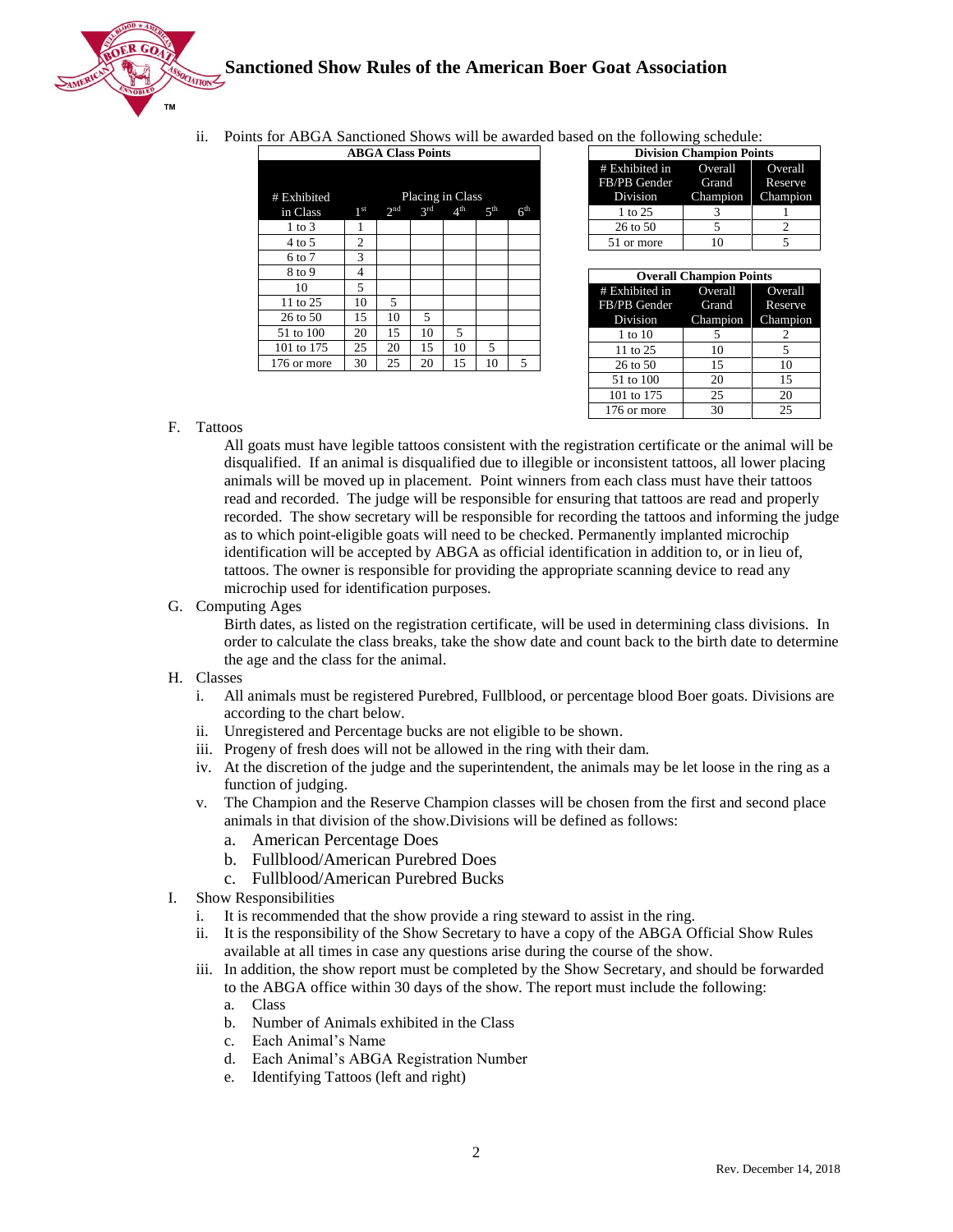

- iv. Any animal that is not checked in with an ABGA registration certificate will not receive recognition in any ABGA publication or website. Such animals are not eligible for ennoblement points.
- v. A copy of scheduled classes and applying entity rules must be sent to the ABGA.
- vi. Changes and/or corrections to the official show results, once they have been turned in to the ABGA office, will require the signature of the Show Secretary and one other show official.
- J. Exhibitor Responsibilities
	- No animal bracing allowed at ABGA Sanctioned Shows
	- ii. It is the responsibility of the exhibitor to refrain from presenting any animal owned by the presiding judge within 90 days prior to the show date.
- K. Disqualification

Any goat exhibited at an ABGA or JABGA sanctioned show or event shall be subject to disqualification for any of the following:

- i. Any pronounced defect or abnormality.
- ii. Tattoos that are illegible or inconsistent with the registration certificate.

iii. Any animal found not to be in accordance with Rule 1400.L. Acceptable Practices and Substances. Should any animal that has been awarded a prize be disqualified before its class has been dismissed from the show ring, the lower placing animals shall move up to fill the vacancy. Should any animal be disqualified after the class has been dismissed from the show ring, the lower placing animals will not move into any higher position.

L. Acceptable Practices and Substances

No person shall conspire with another person or persons to intentionally violate, or knowingly contribute or cooperate with another person or persons either by affirmative action or inaction to violate any part of these Rules & Regulations.

- i. Permitted Practices and Substances
	- a. Drenches as needed, and as directed on the label, for animal health and well-being.
	- b. Drugs and other substances labeled for use in goats to treat health issues in an exhibited goat. Any extra-label usage requires a prescription, or statement for use from the attending veterinarian.
	- *c. Grooming products that are not restricted from use in meat producing animals, including: brushes, combs, clippers, hoof trimmers, shampoos, conditioners, oils, mousse, alcohol/liniment, sprays, powder, and artificial coloring that enhances the goat's natural color.*
- ii. Conditionally Permitted Practices and Substances
	- a. Therapeutic medications given for the legitimate treatment of illness or injury are permitted if ALL of the following conditions are met:
		- A completed medication report on file with show management before exhibiting the animal, which must include:
			- (a) Diagnosis of illness/injury, reason for administration, and name of administering and/or prescribing veterinarian.
			- (b) Signature of veterinarian or person administering the medication. If prescribed by written instructions, a copy must be attached to the medication report.
			- (c) Identification of the medicine; the name, amount, strength and mode of administration.
			- (d) Date and time of administration.
			- (e) Identification of the animal: ABGA registration number, permanent identification (tattoo), age, sex.
		- ii. The animal must be withdrawn and kept out of competition for not less than 24 hours after the medication is administered.
		- iii. The medication report must be filed with show management within one hour of administration of the medication or one hour after show management is available, if administration occurs at a time other than during competition hours.
		- iv. The medication report must be signed by show management and the time of receipt recorded on the report.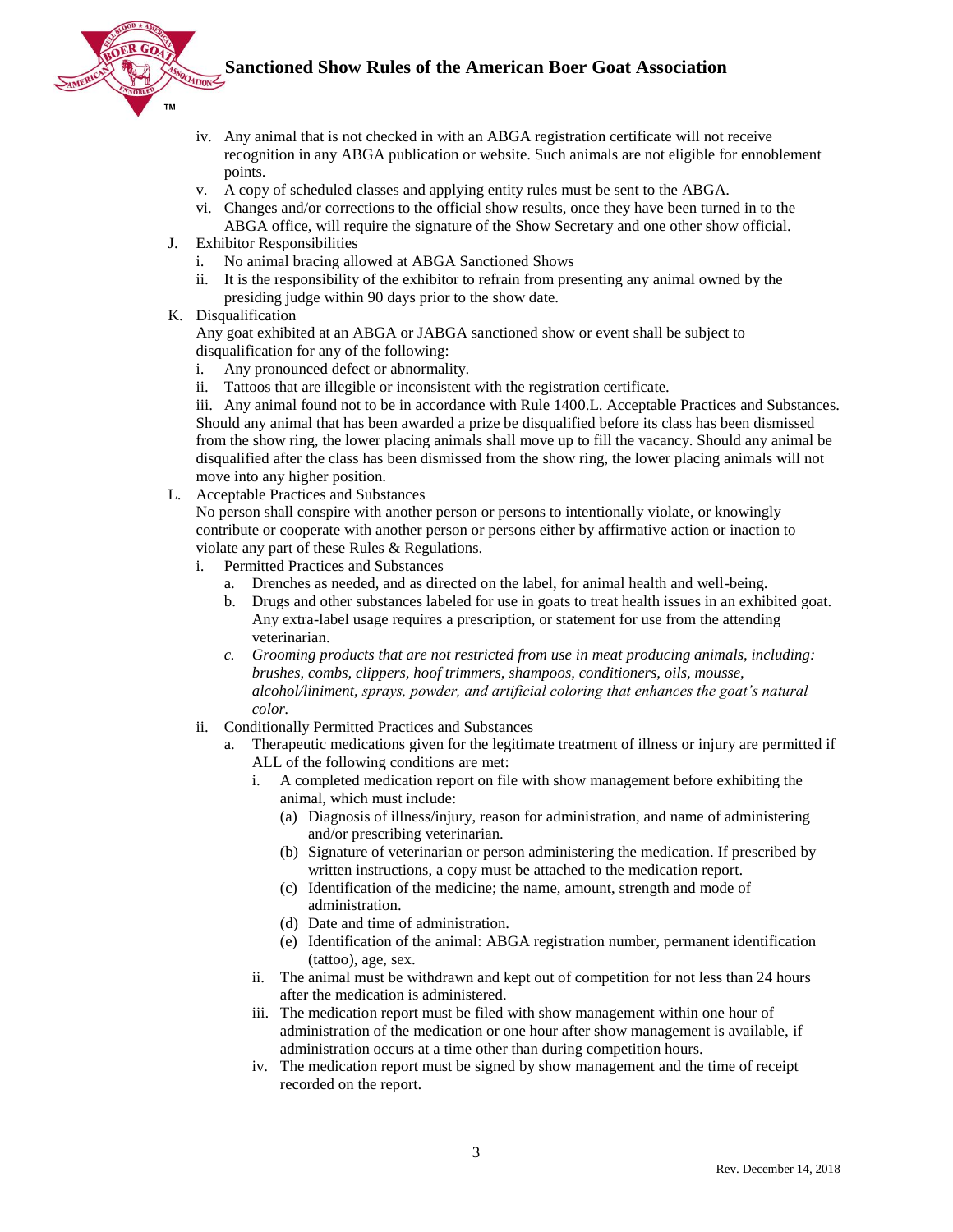

- iii. Prohibited Practices and Substances
	- a. Injection or external or internal administration via any orifice of any substance (including drugs, chemicals, and any other forms of products) prohibited from use in meat producing animals by the Food and Drug Administration (FDA), the U.S. Department of Agriculture (USDA), and/or any Federal, State or Local Law.
	- b. Extra-label use of any drug or substance approved for use on meat producing animals, but not approved for use in goats (even though commonly used in goats) while on the show premises.
	- c. Injection or external or internal administration via any orifice of any allowed substance in any way that is inconsistent with the dosage and the route prescribed by the manufacturer or prescribing veterinarian.
	- d. Administration of any quantity of any diuretic, growth stimulant, or performance enhancing drug.
	- e. Filling and/or tubing of an animal.
	- f. Presenting any animal whose natural conformation and structure have been surgically altered in any way, with the exception of:
		- i. Removal of horns; and/or
		- ii. Removal in testicles in the case of wethers.
	- g. Using any inhumane or unethical treatments, including striking animals, using electrical contrivance, or other similar methods.
	- *h. Artificial coloring that alters the natural color of a goat.*
	- i. Attaching any objects, including hair or hair substitutes, cloth, or fiber to the animal for the purpose of deception.
	- j. Injection or external or internal administration via any orifice of any substance, whether gas, solid, or liquid, not conducive to continued animal health or marketability.
	- k. Tissue or fluid manipulation, removal, surgical attachment or otherwise to change, conceal, enhance, or transform the true conformation or configuration of the animal.
	- l. Administering any substance that artificially induces lactation.
	- m. Any substance, regardless of how harmless or innocuous it might be, which might interfere with the detection or quantization of any substance prohibited by ABGA.
- iv. Drug Testing Policy

ABGA reserves the right to perform drug testing of any animal at any ABGA or JABGA sanctioned show. The cost of associated veterinary services and laboratory fees will be incurred by ABGA. Reasonable steps shall be taken to minimize any opportunity for animal tampering to occur. At the sole discretion of ABGA, all exhibited animals may be subject to collection of any appropriate samples upon arrival at a show facility where drug testing will take place. Collected samples shall be maintained for analysis and baseline comparison purposes in the event that an animal is found to be in non-compliance with the accepted practices and substances outlined herein.

v. Responsibility

These rules provide for absolute responsibility for an animal's condition by the currently listed owner, whether or not he was actually instrumental in, or had actual knowledge of, the treatment of the animal determined to be in violation of these rules.

vi. Consent

By attending an ABGA or JABGA sanctioned show or event, the owner warrants that animals shall be presented free of violative drug residues. The act of entering an animal in a sanctioned show is the giving of consent by the owner for show management to obtain any specimens of urine, saliva, blood, or other substances from the animal to be used in testing. In the case that there is a violation of these rules, the act of entering the animal in a sanctioned show is giving consent to have any disciplinary action taken by the ABGA against such individual published in any publication of ABGA's choosing.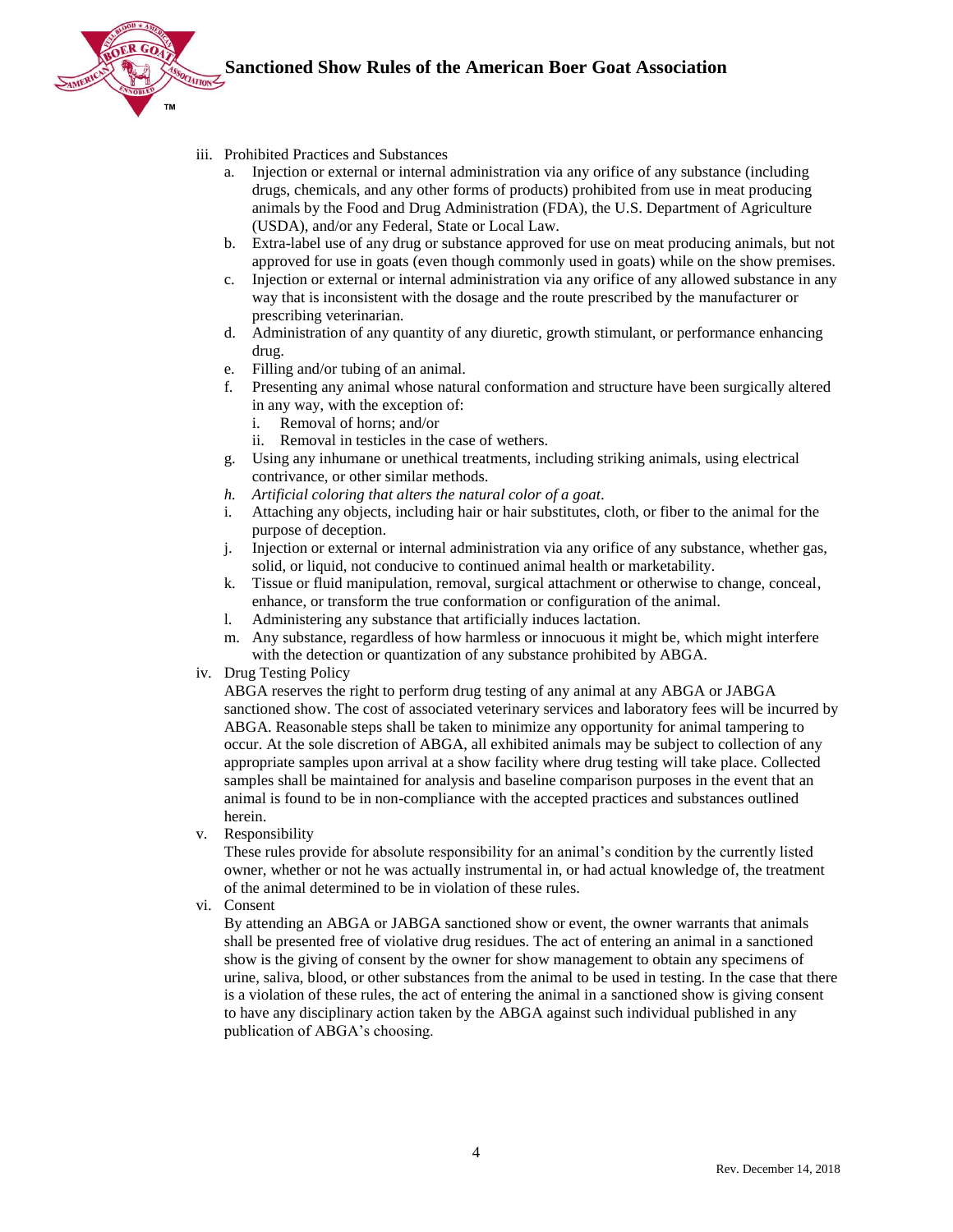

vii. Testing

The conclusions reached by the laboratory of ABGA's choosing shall be final and binding without recourse against the ABGA or any of its officers, agents or sanctioned show officials. If the laboratory tests of saliva, urine, blood or other sample taken from an animal indicate the presence of any forbidden substance, this shall be prima facia evidence that such a substance has been administered to the animal internally or externally. It is presumed that the sample of urine, saliva, blood or other substance taken from the animal correctly reflect the condition of the animal at the time the sample was taken, with the burden of proving otherwise falling to the owner at any hearing conducted by ABGA regarding the matter.

viii. Notification

At such time as ABGA receives written notification of a positive drug test involving a violation of these rules, ABGA shall mail written notification of this result to the responsible party(s) and shall also give notification via telephone, when possible.

ix. Penalties

Any participant in an ABGA or JABGA sanctioned event found to be in non-compliance with the accepted practices and substances outlined herein shall be subject to any of the disciplinary actions available to the ABGA Board of Directors as part of Rule 900. Additionally, or alternatively, the Board may impose any or all of the following disciplinary actions:

- a. Forfeiture. Forfeit awards, monies, points, placings or titles earned.
- b. Animal Ineligible to Show. The animal may be banned from competing at any future ABGA and JABGA sanctioned shows. The owner must surrender the registration certificate to ABGA within 30 days of receipt of notice to be marked as ineligible to show. In the event the owner fails to surrender the certificate, they will be subject to additional sanctions by the ABGA Board of Directors. A list of these ineligible animals will be maintained by ABGA and provided to show superintendents.
- M. Show Support System (All show support is at the discretion of ABGA)
	- i. Upon request, ABGA will provide placing ribbons 1st through 5th and division rosettes to ABGA Sanctioned shows that are independent of a fair or livestock exposition.
	- ii. Effective for Sanctioned Show Applications received after February 1, 2012, Monetary support will be determined by the following criteria:
		- a. The Sponsoring Organization must be a fair or livestock exposition;
		- b. The event must be a multi species event;
		- c. Minimum prior year's gate attendance 200,000 (documentation must be provided by the requesting organization);
		- d. Must provide a proposed class breakdown if the class breakdowns differ from the ABGA Class List;
		- e. Funding limited to one show per calendar year per fair or livestock exposition.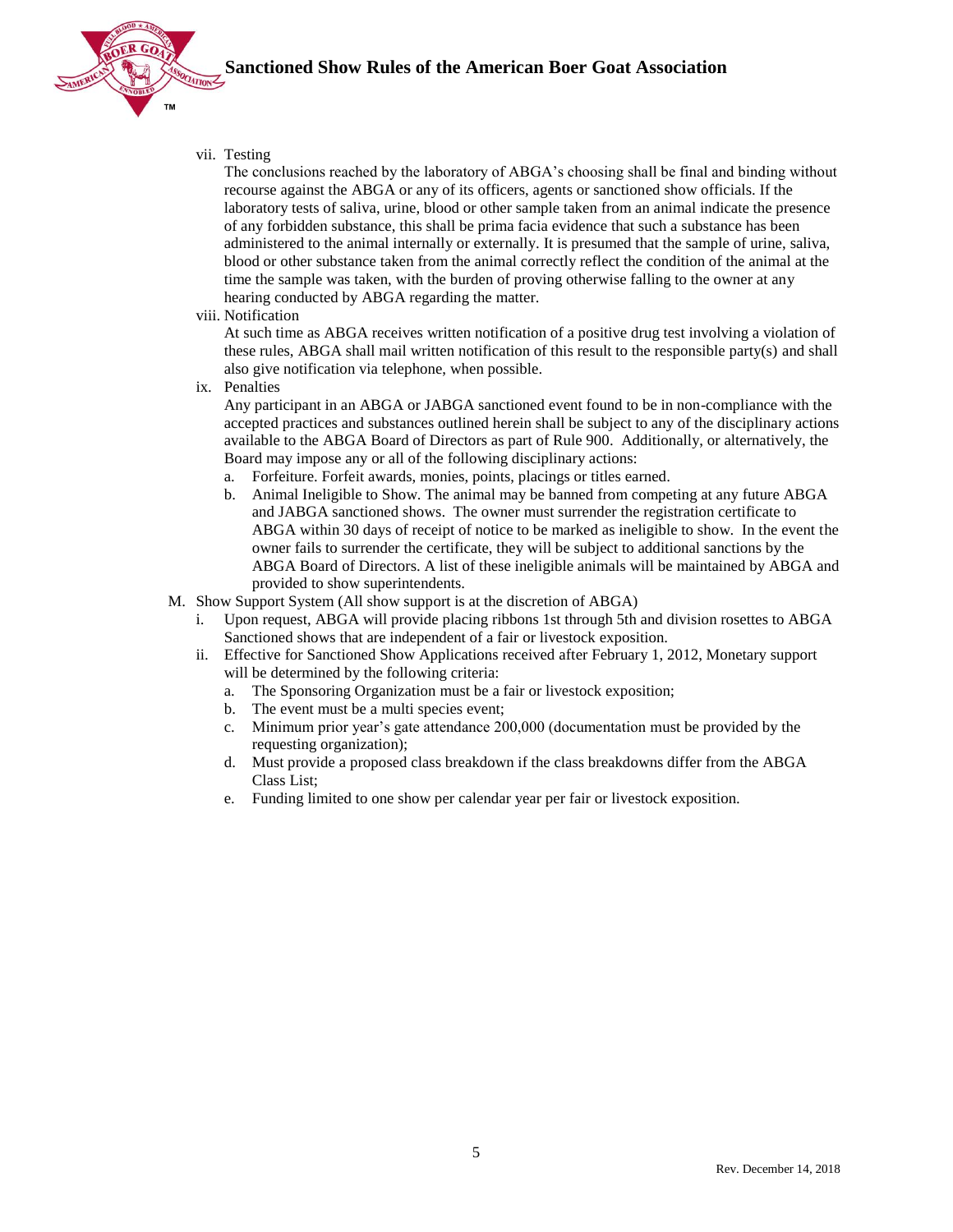

#### N. Required Show Classes

Beginning January 1, 2008 the standardized classes for percentage does, Fullblood /Purebred Does, and Fullblood /Purebred bucks at all shows independent of a fair or livestock exposition shall be as follows:

Class 1. 0 to under 3 months Class 18: 0 to under 3 months Class 2: 3 to under 6 months Class 19: 3 to under 6 months Class 3: 6 to under 9 months Class 20: 6 to under 9 months Class 4: 9 to under 12 months Class 21: 9 to under 12 months Class 5: Junior Division Champion Class 22: Junior Division Champion Class 6: Junior Division Reserve Champion Class 23: Junior Division Reserve Champion Class 7: 12 to under 16 months Class 24: 12 to under 16 months Class 8: 16 to under 20 months Class 25: 16 to under 20 months Class 9: 20 to under 24 months Class 26: 20 to under 24 months Class 10: Yearling Division Champion Class 27: Yearling Division Champion Class 11: Yearling Division Reserve Champion Class 28: Yearling Division Reserve Champion Class 12: 24 to under 36 months Class 29: 24 to under 36 months Class 13: 36 months plus Class 30: 36 months plus Class 14: Senior Division Champion Class 31: Senior Division Champion Class 15: Senior Division Reserve Champion Class 32: Senior Division Reserve Champion Class 16: Grand Champion Class 33: Grand Champion Class 17: Reserve Grand Champion Class 34: Reserve Grand Champion

#### **Fullblood/Purebred Bucks:**

- Class 35: 0 to under 3 months
- Class 36: 3 to under 6 months
- Class 37: 6 to under 9 months
- Class 38: 9 to under 12 months
- Class 39: Junior Division Champion
- Class 40: Junior Division Reserve Champion
- Class 41: 12 to under 16 months
- Class 42: 16 to under 20 months
- Class 43: 20 to under 24 months
- Class 44: Yearling Division Champion
- Class 45: Yearling Division Reserve Champion
- Class 46: 24 to under 36 months
- Class 47: 36 months plus
- Class 48: Senior Division Champion
- Class 49: Senior Division Reserve Champion
- Class 50: Grand Champion
- Class 51: Reserve Grand Champion
- O. Show Ring Protocol for ABGA Judges

The goal of this protocol is to insure that each judge strives to provide a fair, unbiased, and objective inspection of each animal as it is presented for his/her evaluation and, in so doing, provide a positive experience for all individuals involved including exhibitors, spectators, and show personnel. As a representative of the American Boer Goat Association an ABGA Judge, through his or her appearance, evaluations, and presentations, is to conduct him or herself in a professional manner with show officials, exhibitors, and spectators at all times.

i. A judge is at all times to evaluate Boer goats in accordance with the ABGA Sanction Show Rules and the ABGA Boer Goat Breed Standard, disregarding any personal preferences. Animals should be evaluated according to the degree with which they meet the desired traits outlined within the ABGA Breed Standard.

#### **Percentage Does: Fullblood/Purebred Does:**

- 
-